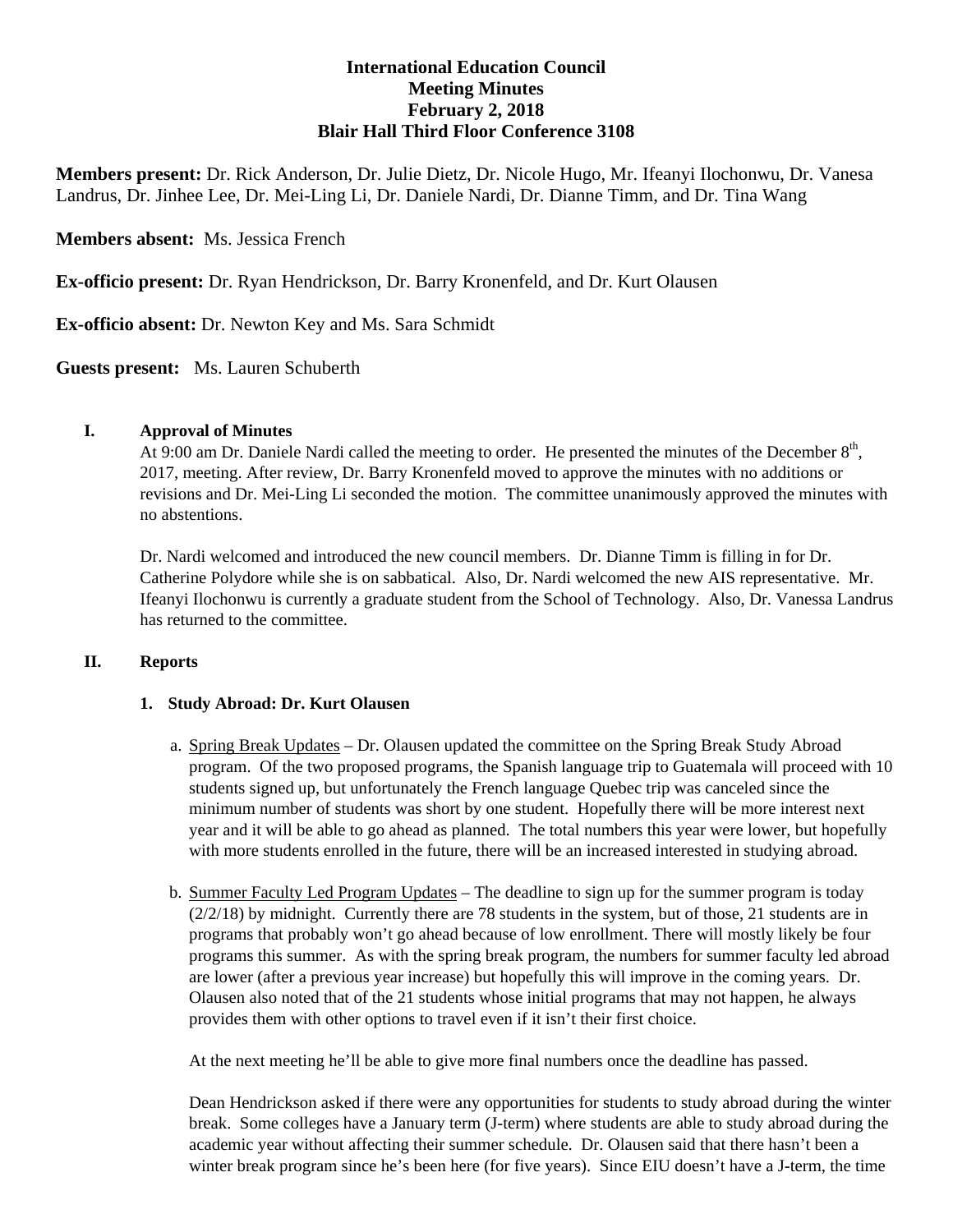between semesters is more limited, but it might be possible.

- c. Staff Updates Dr. Olausen announced that there is a new Peer Advisor in Study Abroad. Her name is Bailey Mitchell and she's a foreign language major. She spent a summer in Spain, so she is experienced in studying abroad. Also there is a new GA. Nima Lane is a History major and he also has international experience as he was born and lived in Ireland until he was ten and his family moved to the US. Dr. Olausen will also be hiring a new GA in the coming weeks.
- d. New Program Proposals Dr. Olausen let the committee know that the new Faculty Program Proposals for 2019 are now open if anyone has an idea for a new program. There will be a link on the study abroad website under the faculty page.
- e. State Department System Update Dr. Olausen updated the committee on changes to the State Department Travel Guidelines. Previously The State Department would announce travel alerts and travel warnings for various countries, or certain areas within a country. A travel warning meant a person should avoid traveling there, but the alert was just to let the traveler know to be careful when traveling to certain places. This system could sometimes be confusing. Now they have a new system where each country is given a score between 1 and 4. A level 1 means to exercise normal precautions in that country (the lowest/safest score) and a Level 4 means, do not travel. Since the system is new, schools now must decide where to cut off travel for the level 2 and 3 countries. Also, the previous system gave travel alerts for specific areas in countries, but now each country will receive an overall score but they may also give regional information for places that might be more dangerous. Right now Guatemala is listed as a Level 3, but there are only certain areas that might be dangerous. Dr. Olausen is currently working on a policy to provide guidance for students and parents on how EIU will interpret the levels. More information can be found at the travel.state.gov website. Dr. Olausen feels this system will probably be better than the previous travel alert systems, since it provides information for all countries and also gives details for the level distinction, so the traveler can have the most information to make an informed decision about traveling. If anyone receives or has any questions or concerns about this new system, they can contact Dr. Olausen.

### **2. International Student and Scholars: Dr. Kurt Olausen**

- a. Orientation Recap Dr. Olausen let the committee know that the new international student orientation was held on January  $4<sup>th</sup>$  and  $5<sup>th</sup>$  of this year. 37 new students attended and it all ran very smoothly. Afterwards, he met with the new Director of Orientation, Tanya Willard, about improving and possibly revamping the presenters who provide information at the orientation. There were some topics that may not need to be discussed on the first day, and other issues could be broadened. He believes Tanya is receptive to making the orientation more interactive and user friendly.
- b. Spring Enrollment Updates Dr. Olausen provided the current numbers for international spring enrollment. Currently there are 328 students actively enrolled in courses and 356 student participating in Optional Practical Training (OPT) for internship work experience. This is quite a change from last year when there were 433 students taking classes and 129 OPT students, so that group has doubled meaning that OISS is now serving 120 more OPT students.

There were 62 new students enrolled in the spring, a decline from 184 last spring. But he noted that international students across the US are down. The areas hardest hit are places in the Midwest, Tier 2 institutions, and especially in Indian populations which all of them affect us directly. Brenda in OISS is continuing to recruit and hopefully the numbers will increase. Ms. Lauren Schuberth mentioned that The Learning Center (TLC) was also seeing lower numbers and that flows to the universities. Dr. Olausen did note that of the 37 new student students, ten were from TLC, so the arrangement has been beneficial.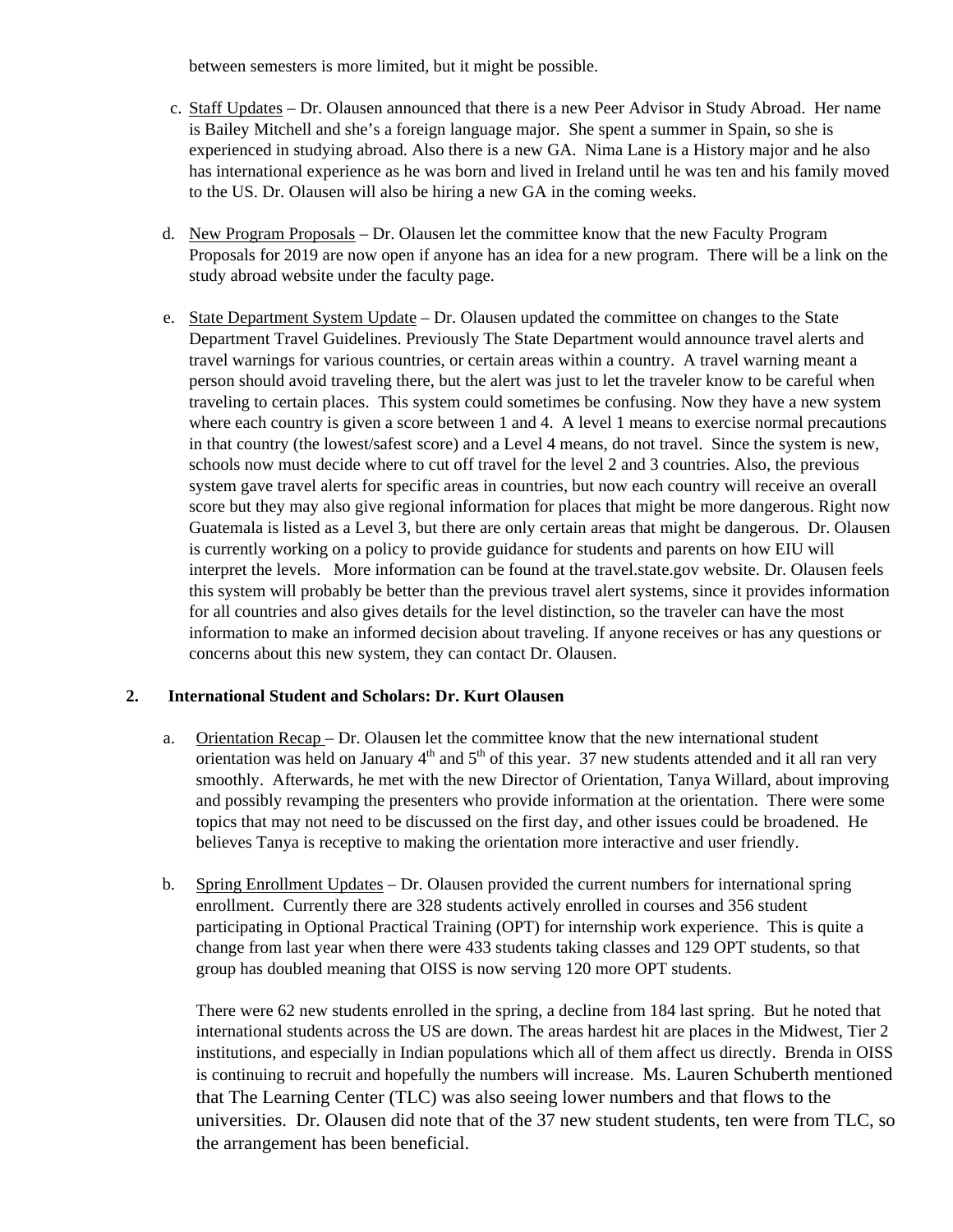Currently there are 45 countries represented at EIU and we now have a new student from Tanzania. Most of the students come from India and China and various other countries.

- c. Staff Update Dr. Olausen announced that Dr. David Melton from the School of Technology will be helping OISS for about five hours a week. He will be assisting Krishna process applications for the fall semester since many of the new students will be entering the Technology department and he can assist in reviewing the transcripts. Also Dr. Melton is reassigning one of his GAs to OISS and Political Science has also offered a reassignment of a GA to OISS, so there will be 4 ½ GA positions working in the office.
- d. Communication Plan Update OISS is also working with Josh Norman and is making a greater effort to automate many of the office recruitment processes and updating as necessary. All these things will hopefully help the office provide a quicker and more streamlined admission process.

Dean Hendrickson wanted to again thank Dr. Olausen for his willingness to step in and do both jobs. Dr. Olausen has been able to juggle both jobs and make a positive difference. Once he is trained on some of the processes, he will be able to take on even more responsibilities.

e. TLC Update - Ms. Lauren Schuberth updated the committee on TLC. In Fall 2017 there were five students who were prior TLC students who graduated from EIU (2 masters, 3 undergraduates). This spring semester there were ten previous TLC students who entered EIU (6 masters, 4 undergraduates). TLC is continuing to form partnerships with EIU. They currently have an EIU student interning from the Adult Education program. They also have been working with the Foreign Languages department on Globalfest, and they are working with the Technology department on a 2-week summer camp for Chinese high school graduates.

Dr. Olausen also mentioned that they want to expand recruitment at other TLC centers that aren't at universities and hope that Brenda can Skype or visit those places in the future. Ms. Schuberth also mentioned that any TLC students that enter EIU can come back to TLC for free tutoring if they need it.

f. AIS Update – Mr. Ifeanyi Ilochonwu is the new AIS representative and didn't currently have anything to report about AIS. The Association of International Students (AIS) is planning to meet every Friday, but so far it has been a little difficult to get everyone to attend. Mr. Ilochonwu plans to use the meetings to find out if the students are finding any challenges here and how they are adapting to living and going to school in Charleston. He will have more to discuss at the next meeting.

Dr. Jinhee Lee asked about the International Scholarship committee. The committee had read and ranked the applications, but she never heard if winners were selected. Since there is currently no Chairperson on that committee, she wasn't sure who to ask. Dr. Olausen said that he may step into the role of Chairperson, and will give her and the committee more information once he knew more. There was also a discussion of how the new scholarship system, Academic Works, would affect the international and study abroad scholarships in the future.

Dr. Lee also wanted to note that when there was a global financial crisis in the past, international students looked for more secure places to go to school, like public universities. She felt that we should try to utilize our positive attributes to international students, such a smaller campus in a small town where it is relatively safe. These things can be sometimes become more important